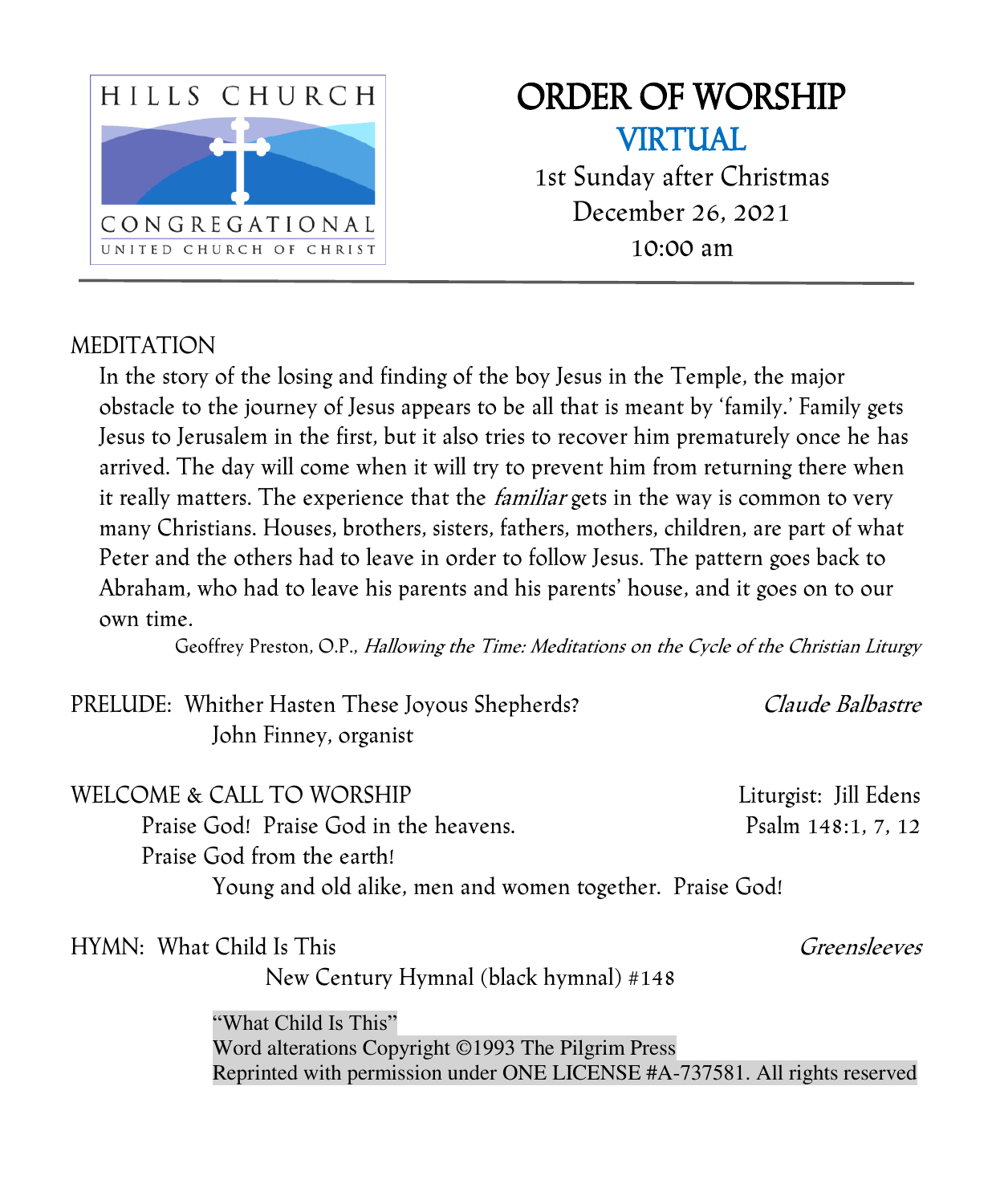PRAYER OF CONFESSION and ASSURANCE OF PARDON

One: Trusting in God's steadfast love, made known in the gift of Jesus, let us confess.

All: O Wholly Other, we confess that we have kept you at distance, allowed our self-interest and fear of others to eclipse your wonder and love. Take away the pride and pretense that separates us from each other and you.

--silent confession–

One: Hear the good news: God has become like us that we may become like God. Thus, we are freed to enter the otherness of those with whom we share life. In so doing, we participate in the peace of Christ. Thanks be to God. Amen.

## SUMMARY OF THE LAW

## GLORIA Gloria

 Angels we have heard on high, sweetly singing o'er the plains, And the mountains in reply echo back their joyous strains. Gloria in excelsis Deo! Gloria in excelsis Deo!

## PASSING OF THE PEACE

SOLO: Christkind Peter Cornelius

Laurie Stewart Otten, soprano

He who was once a child on this earth, the Christ-child comes again every year. He comes from the starry heavens, and delights and inspires all the world! He joyously celebrates with children the day on which he, the Christ-child, lay in the manger. All around, in his honor, Christmas trees are illuminated and joyous music pours forth from church organs and steeple-bells. The Christ-child comes to the poor and to the rich, for to him, the good are all alike. Thank him then, and greet him heartily; the Christ-child has made you happy as well!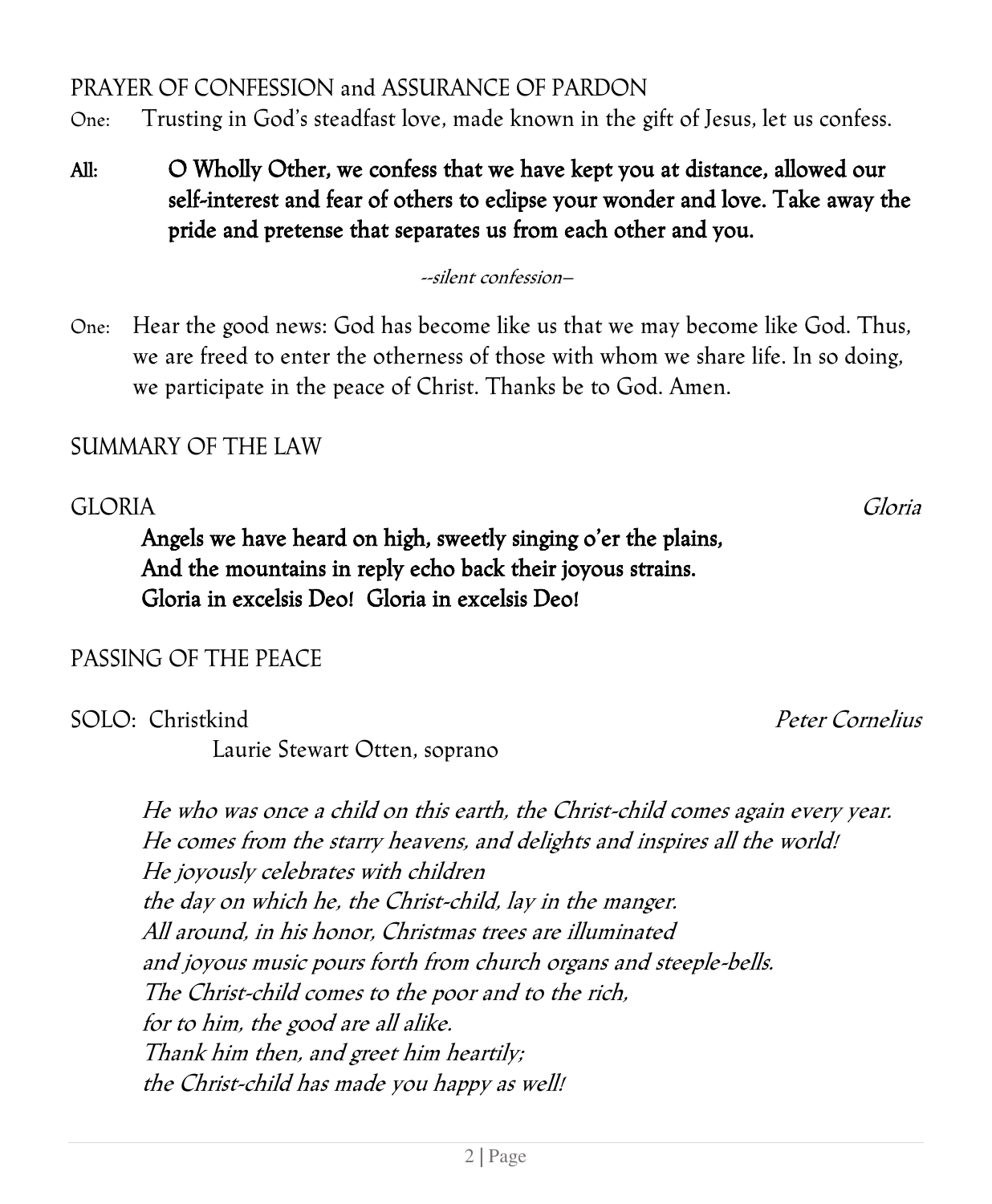## GOSPEL READING: Luke 2:41-52, NRSV Reader: Mimi D'Angelo

This is the only story of Jesus' youth in the canonical Gospels. While it does not reveal much about his childhood or adolescence, the setting in the Temple continues Luke's motif of Jesus' continuity with the traditions of Israel and anticipates the radical commitment that Jesus' teaching will demand of his hearers.

 Now every year his parents went to Jerusalem for the festival of the Passover. And when he was twelve years old, they went up as usual for the festival. When the festival was ended and they started to return, the boy Jesus stayed behind in Jerusalem, but his parents did not know it. Assuming that he was in the group of travelers, they went a day's journey. Then they started to look for him among their relatives and friends. When they did not find him, they returned to Jerusalem to search for him. After three days they found him in the temple, sitting among the teachers, listening to them and asking them questions. And all who heard him were amazed at his understanding and his answers. When his parents saw him they were astonished; and his mother said to him, 'Child, why have you treated us like this? Look, your father and I have been searching for you in great anxiety.'

He said to them, 'Why were you searching for me? Did you not know that I must be in my Father's house?' But they did not understand what he said to them. Then he went down with them and came to Nazareth, and was obedient to them. His mother treasured all these things in her heart.

And Jesus increased in wisdom and in years, and in divine and human favor.

Reader: For the Word of God in scripture, among us, and within us. People: Thanks be to God.

SERMON: "Make It Count" and the second service of the Richard Edens

ANTHEM: Rise Up, Shepherd! arr. Mark Hayes Laurie Stewart Otten, soprano

PRAYER CONCERNS & CELEBRATIONS Liturgist: Judy Swahnberg

SILENT PRAYER